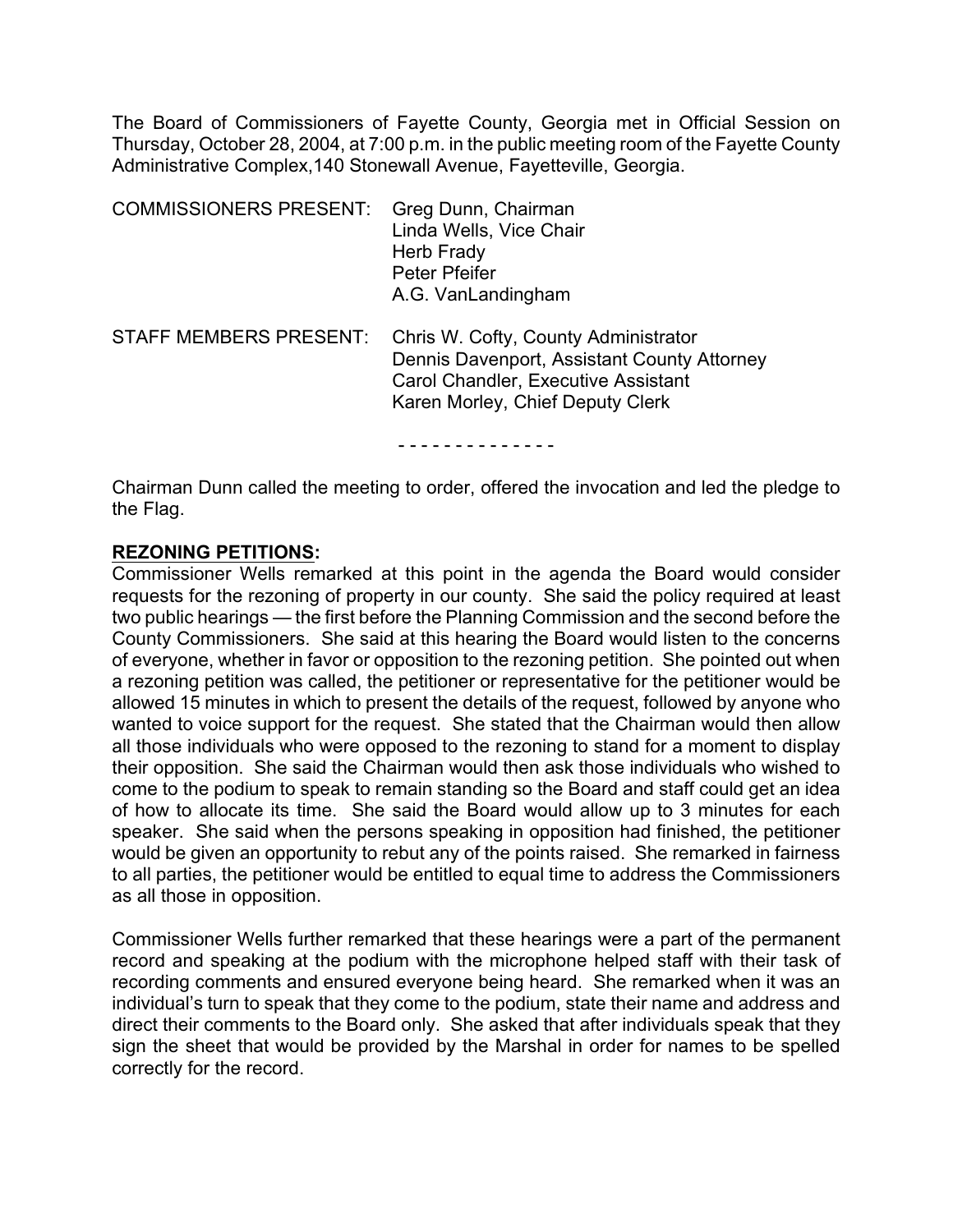Commissioner Wells stated that the Board wanted to hear from everyone who had something to say and they would pay close attention to each point raised. She said it would not be necessary for the same point to be raised over and over. She thanked everyone for their participation and announced that the Zoning Administrator would begin introducing each request in the order they appeared on tonight's agenda.

## **PETITION NO. 1132-04:**

Zoning Administrator Aaron Wheeler read Petition No. 1132-04, Myrtle Cooper Wilson, Owner, and Douglas F. Fields, Agent, request to rezone 2.026 acres from A-R to R-40 to develop one (1) single-family dwelling lot. He said this property was located in Land Lot 70 of the 5th District and fronted on S.R. 85 South. He said the Planning Commission recommended approval subject to one (1) recommended condition (4-1) and Staff recommended approval subject to one (1) recommended condition.

Doug Fields remarked that he was the agent for Ms. Wilson. He said Ms. Wilson was requesting a rezoning of 2.026 acres from A-R to R-40 for the purpose of building a singlefamily residence on the property. He said the subject property would be purchased from Ms. Wilson and a house was going to be built for her nephew. He said the reason the two acres was requested to be rezoned was that the property that fronted on S.R. 85 South was over 570 feet deep. He said in order to get it wide enough to be a building lot it had to go back far enough to make two acres. He stated there was just enough property to build only one house. He said even though the property was in the land use designated for commercial, it was currently zoned A-R and it was surrounded by A-R property. He said the property on either side was owned and occupied by family members. He stated this property was where the intended property owner grew up, where his mother grew up and where his grandmother grew up. He said this property would remain family property. He remarked that the commercial encroachment would not have any affect on the family property there since all of the property surrounding it was owned by family. He said he would be glad to answer any questions that the Board might have.

Chairman Dunn asked if anyone wished to speak in favor of this petition. Hearing none, he asked if anyone wished to speak in opposition. Hearing no comments in opposition, he asked for the Board's pleasure in this matter.

On motion made by Commissioner VanLandingham, seconded by Commissioner Frady to approve Petition No. 1132-04 with one recommended condition, discussion followed.

Commissioner VanLandingham said the reason he made the motion was that he wanted to point out two things. He said the recommended condition would have to apply. He said this seemed like a strange request to him to place a house so close to a commercial zone but he saw no reason to deny that. He said he saw where it might create a problem for someone in the future.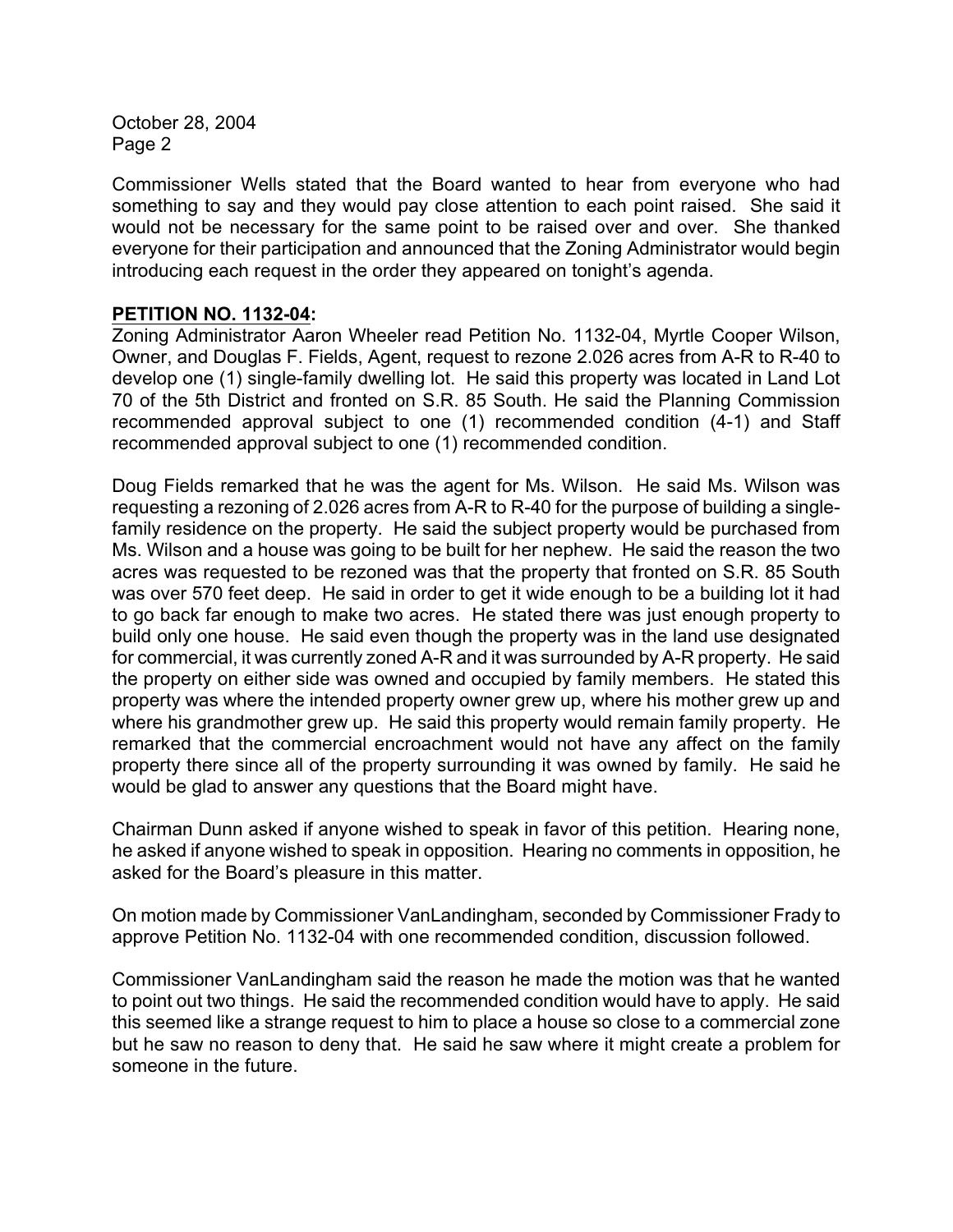Commissioner Pfeifer said he had a question. He said in reading the background information there was talk about this being a demarcation line. He questioned if the land use plan would need to be changed because of that.

Chairman Dunn said he wanted to point out that in the not too distant future S.R. 85 would be a four lane highway.

Mr. Fields remarked that they were aware of that.

Chairman Dunn said he personally would rather see a family home there than see commercial.

Commissioner Wells remarked that she had a problem with possibly setting a precedent. She said if this was the other way around with this being commercial being built in a residential area there would be a lot of questions. She said she loved the idea of this proposal but she was reluctant as far as the standard that the Board had set in the past and the standard that might be set in the future. She remarked that she was going to vote in opposition to this request simply because of that. She said she had consistently opposed spot zoning and changing things of this nature in the past and because this was addressing a spot within an area.

Chairman Dunn remarked that if this was the opposite, he would not support it but since it was going to less density and less intense land use he would always support that.

The motion carried 4-1 with Commissioner Wells voting in opposition. A copy of the recommended condition and Staff's Analysis and Investigation, identified as "Attachment No. 1", follows these minutes and is made an official part hereof. A copy of the Ordinance and Resolution granting Petition No. 1132-04, identified as "Attachment No. 2", follows these minutes and is made an official part hereof.

**B. CONSIDERATION OF PROPOSED AMENDMENTS TO THE FAYETTE COUNTY ZONING ORDINANCE REGARDING ARTICLE VI. DISTRICT USE REQUIREMENTS, SECTION 6-1 AGRICULTURAL RESIDENTIAL DISTRICT, D. DIMENSIONAL REQUIREMENTS, 7. HEIGHT LIMIT. THE PLANNING COMMISSION RECOMMENDED APPROVAL 5-0.**

## **C. CONSIDERATION OF PROPOSED AMENDMENTS TO THE FAYETTE COUNTY ZONING ORDINANCE REGARDING ARTICLE VI. DISTRICT USE REQUIREMENTS, SECTION 6-17. O-I, OFFICE-INSTITUTIONAL DISTRICT, F. DIMENSIONAL REQUIREMENTS, 7. HEIGHT LIMIT, A. AND B. THE PLANNING COMMISSION RECOMMENDED APPROVAL 5-0.**

Commissioner Frady said he would like to request that these two items be tabled. He said he would like to speak to the Zoning Administrator Aaron Wheeler at some point in the next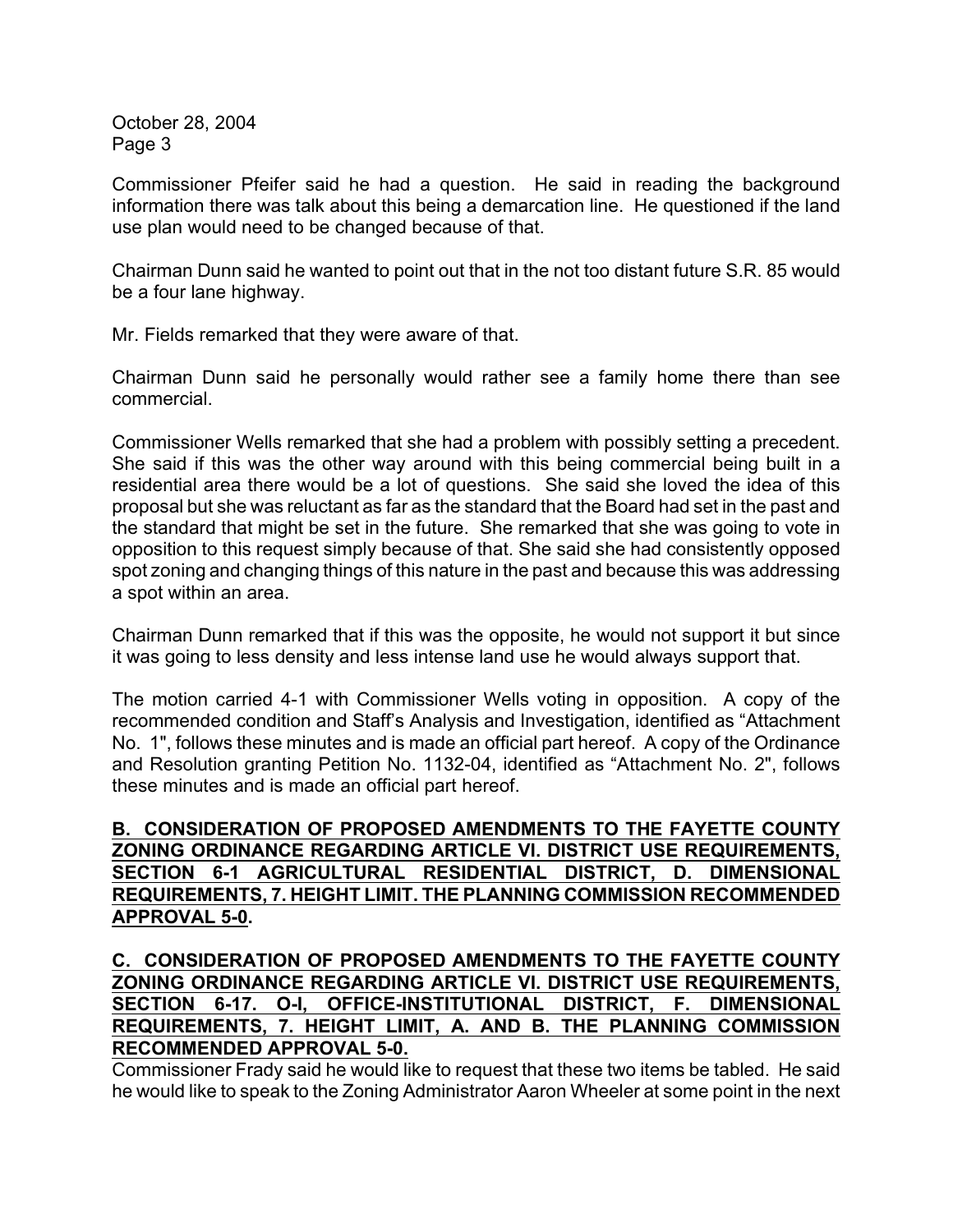few days. He said he felt the Board needed to take into consideration the formula that was in place before.

Commissioner VanLandingham said he would like to point out under permitted uses in A-R the county was permitting non-profits to do something but was not letting anyone else do it.

Chairman Dunn said he had also expressed concerns earlier to the Zoning Administrator.

On motion made by Commissioner Frady, seconded by Commissioner VanLandingham to table item nos. B. and C. to the November 18, 2004 Board of Commissioners' meeting. The motion carried 5-0.

**CONSENT AGENDA:** On motion made by Commissioner VanLandingham, seconded by Commissioner Wells to approve the consent agenda as presented. The motion carried 5-  $\Omega$ .

**SHERIFF'S DEPARTMENT:** Approval of request from the Sheriff's Department to transfer insurance reimbursement from the General Fund to Sheriff's Department-Criminal Investigation Division budget account code 10030321-522233 in the amount of \$8,792.26. A copy of the request, identified as "Attachment No. 3", follows these minutes and is made an official part hereof.

**FINANCE DEPARTMENT:** Approval of request from Director of Business Services Mark Pullium to approve FY 2004 year-end budget adjustments required for compliance with Budgetary Laws and to satisfy the Georgia Department of Audits and Accounts. A copy of the request, identified as "Attachment No. 4", follows these minutes and is made an official part hereof.

**COMMISSION MEETING CHANGE:** Approval to change County Commission meeting from Thursday, November 11<sup>th</sup>, 2004 (Veterans' Day) 7:00 p.m. to Thursday, November  $18<sup>th</sup>$ , 2004 at 7:00 p.m.

**MALLETT & ASSOCIATES - CONTRACT FOR LAKE MCINTOSH PROJECT:** Approval of Water Committee recommendation to issue a contract to Mallett & Associates for the Lake McIntosh project. A copy of the contract, identified as "Attachment No. 5", follows these minutes and is made an official part hereof.

**MINUTES:** Approval of minutes for Board of Commissioners meeting held on October 14, 2004.

## **PUBLIC COMMENT:**

Members of the public are allowed up to five minutes each to address the Board on issues of concern other than those items which are on this evening's agenda.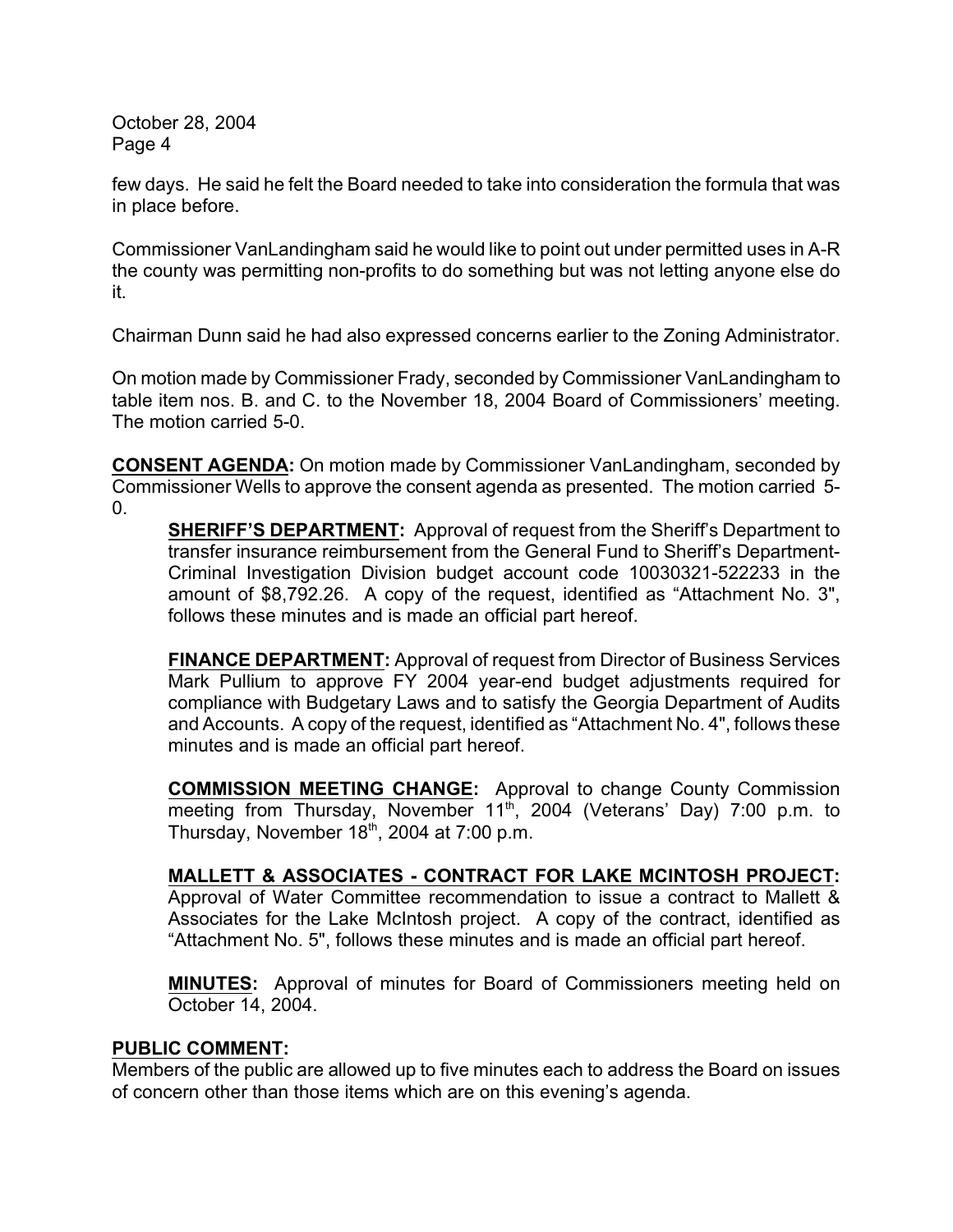There was no public comment.

# **STAFF REPORTS:**

**SEWER LINE EASEMENT:** Assistant County Attorney Dennis Davenport asked for the Board's consideration in approving ratification of the sewer line easement between the City of Fayetteville and Fayette County for the area in front of the library.

On motion made by Commissioner Wells, seconded by Commissioner Frady to approve ratification of the sewer line easement agreement between the City of Fayetteville and Fayette County. The motion carried 5-0. A copy of the agreement, identified as "Attachment No. 6", follows these minutes and is made an official part hereof.

**EXECUTIVE SESSION:** Assistant County Attorney Dennis Davenport requested an executive session to discuss three legal items.

**EXECUTIVE SESSION:** On motion made by Commissioner Wells, seconded by Commissioner VanLandingham to adjourn to executive session to discuss three legal items. The motion carried 5-0.

**LEGAL:** Assistant County Attorney Dennis Davenport discussed a legal item with the Board.

On motion made by Commissioner Wells, seconded by Commissioner Frady for Attorney Davenport to proceed in the direction that the Board discussed. The motion carried 5-0.

**LEGAL:** Assistant County Attorney Dennis Davenport reported on a legal item with the Board.

On motion made by Commissioner VanLandingham, seconded by Commissioner Wells to authorize Attorney Davenport to deny this request. The motion carried 5-0.

**LEGAL:** Assistant County Attorney Dennis Davenport discussed a legal item with the Board.

The Board took no action on this matter.

**EXECUTIVE SESSION AFFIDAVIT:** On motion made by Commissioner Wells, seconded by Commissioner Frady to authorize the Chairman to execute the Executive Session Affidavit affirming that three legal items were discussed in executive session. The motion carried 5-0. A copy of the Executive Session Affidavit, identified as "Attachment No. 7", follows these minutes and is made an official part hereof.